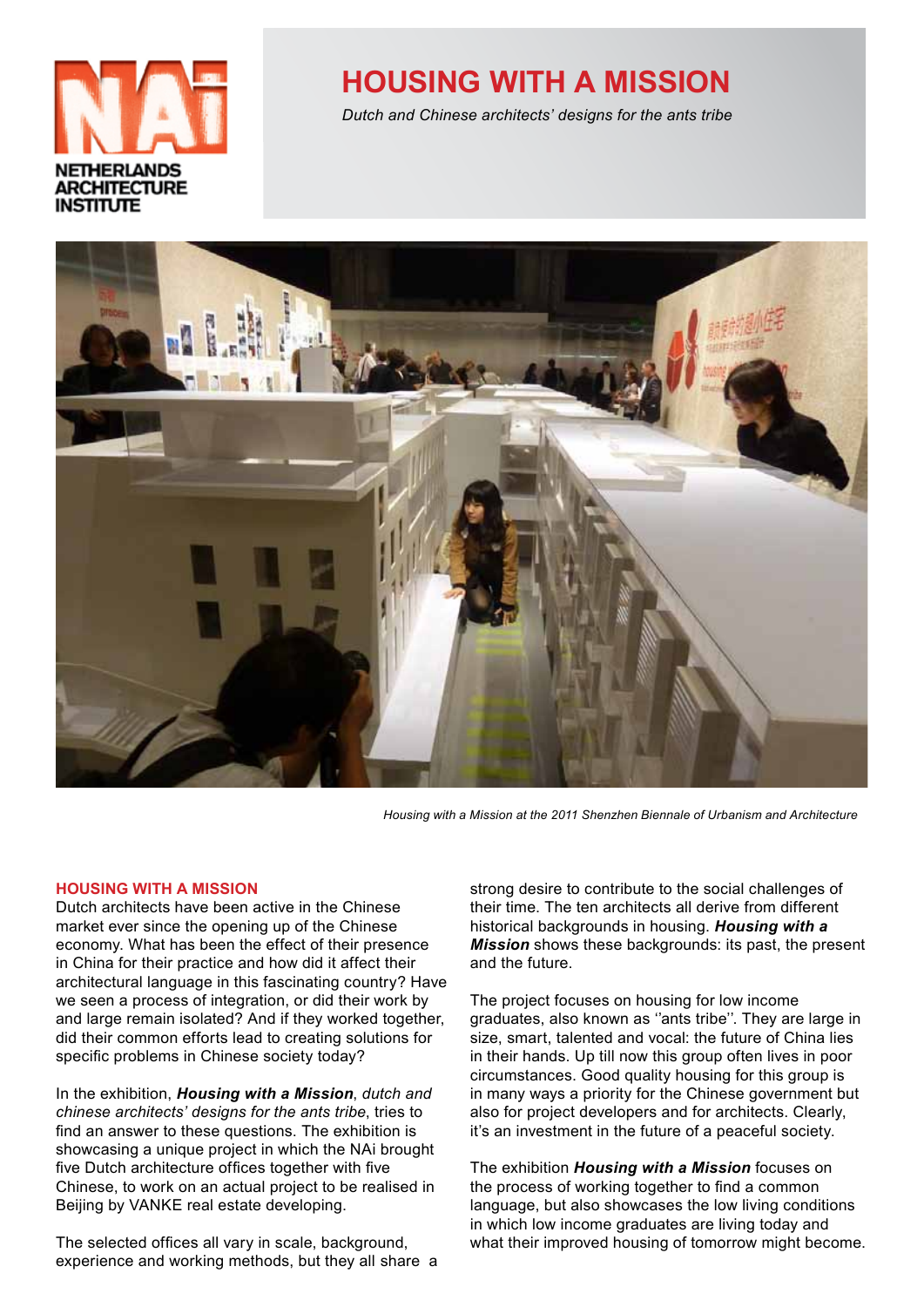

# **GENERAL FACTS**

- About 200m<sup>2</sup>
- 1 overall project, 10 detailled sub-projects
- · Supervision curator: Ole Bouman / curator: Jorn Konijn
- · Exhibition Design: Duoxiang Studio
- Graphic Design: THONIK
- · Award: Organizer Committee Award (First Prize) 2011 Shenzhen Biennale
- Fee:  $€10.000,-$





Housing with a Mission at the 2011 Shenzhen Biennale of Urbanism and Architecture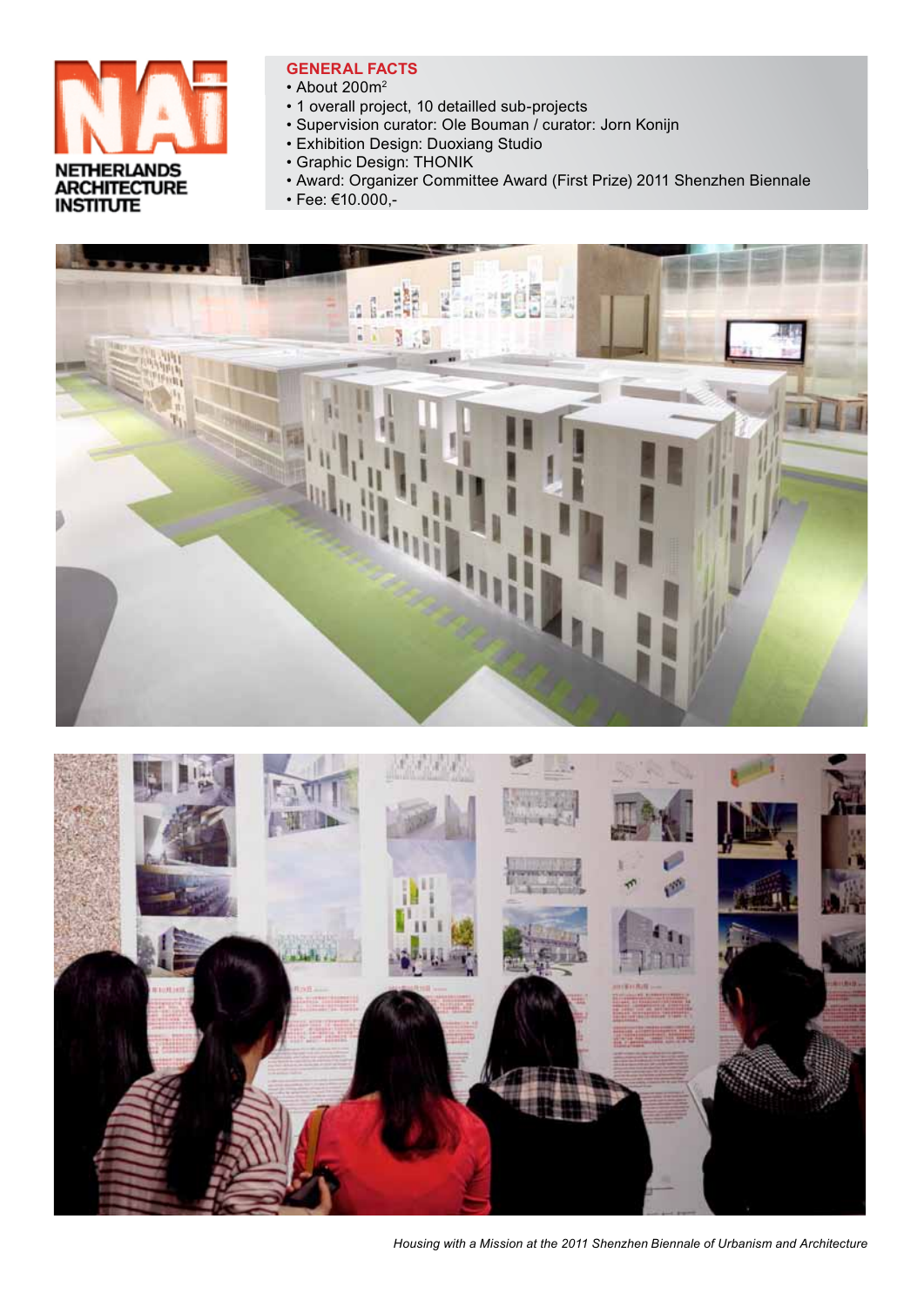

## **DESIGN ELEMENTS**

- 1 overall enclosed space with three separte spaces inside
- 10 largescale 1:15 models on masterplan floor
- 1 process wall with complete info, pictures, sketches and impressions
- 1 media corner with 1 documentary film
- 1 libary corner with 1 book table and multi books
- 1 do-it-yourself corner with tables and chairs
- 16 benches



Duoxiang exhibition design seen in birdview from above.

#### **ABOUT HOUSING WITH A MISSION**

'Housing with a Mission' is the product of NAi's matchmaking programme in which Dutch architecture expertise is matched with international community projects. With this background in mind, NAi selected five Dutch architecture firms (NL Architects, Arons en Gelauff architecten. NEXT architects. KCAP and BARCODE Architects) and five Chinese architecture firms (Urbanus, Standard, NODE, O-Office and CAFA University) for this project, which consisted of developing new concepts for high-quality affordable housing.

#### **SPATIAL & GRAPHIC DESIGN**

The specially conceived exhibition-architecture by duoxiang architects from Beijing is based on a lineair story path with in the middle of the exhibition the centre piece: the 10 1:15 models. The rest of the exhibition is made from recycled wood, including the three life-size appartments inside the exhibition, the libary corner, the media corner and the do-it-vourself part. The outer walls are made of see-through plastic.

The graphic design is created by renowned Dutch design firm THONIK. Their design takes the simplyfied image of the ant and the house as a starting icon that has been adjusted to all the exhibition graphics. THONIK also designed an mini-catalogue and floor plan for visitors guidance through-out the exhibition.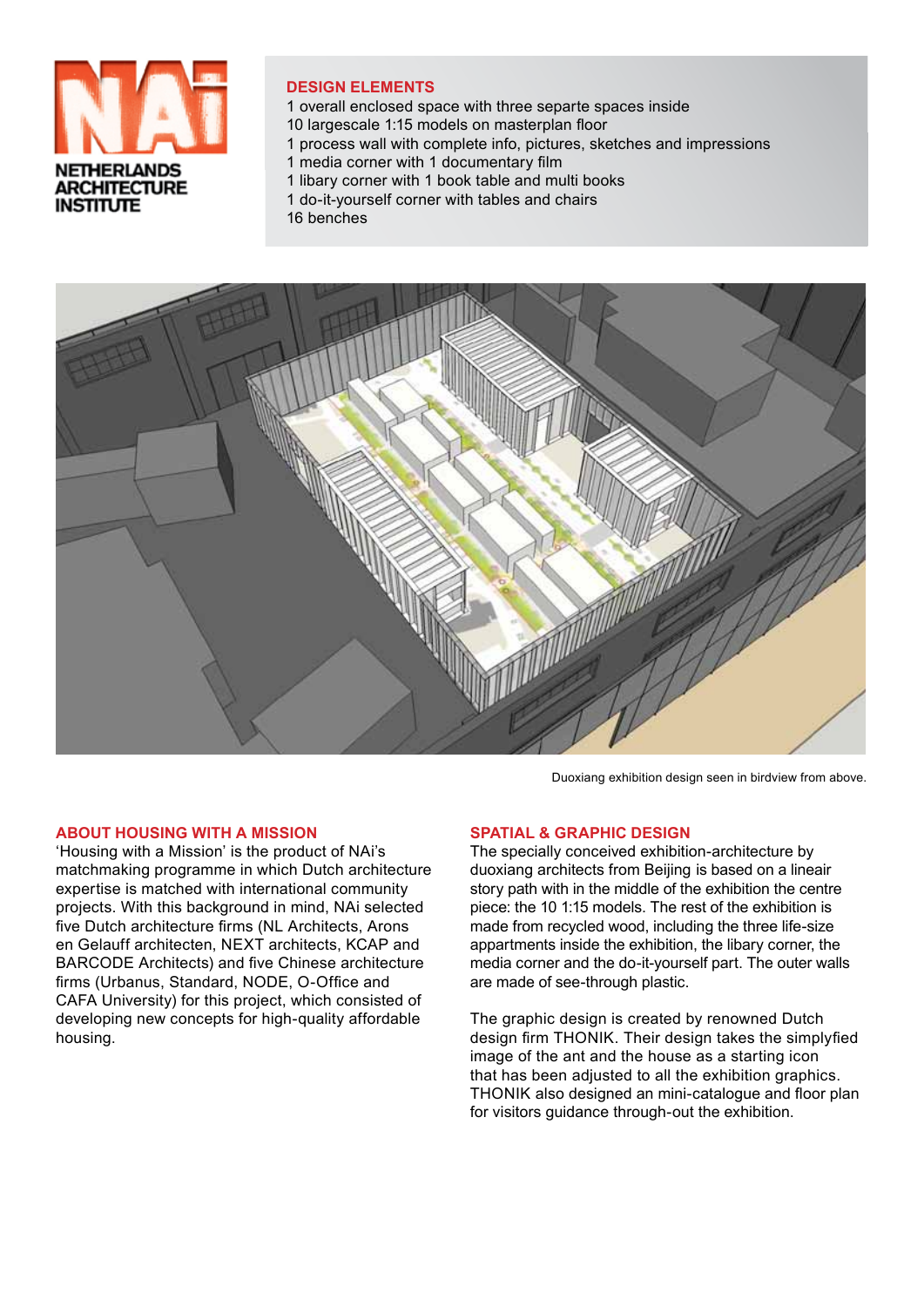

## **3 X 1:1 HOUSING SPACE**

**1 standard Dutch Low Income House (24m2)** 

- **1 standard Chinese Low Income House (8m2)**
- **1 Low Income House created in cooperation (15m2)**

#### **1:1 HOUSES IN THE EXHIBITION**

The exhibition main subject is housing for low income graduates. To illustrate the situation at present state, to highlight the architectural tradition from both countries in this domain and to show the new possibilities for housing for this group in the future, the exhibition shows three life size 1:1 housing rooms. The first is an example of how Dutch low income graduates live, not only in terms of space but also in terms of furniture, commodities and life style. The second house shows how Chinese low income graduates live, again not only the furniture but also the commodities and lifestyle. The last life size 1:1 house is one that is designed by both Dutch and Chinese architects. It shows the potential of the collaboration and the improvement in living situation over the original house.



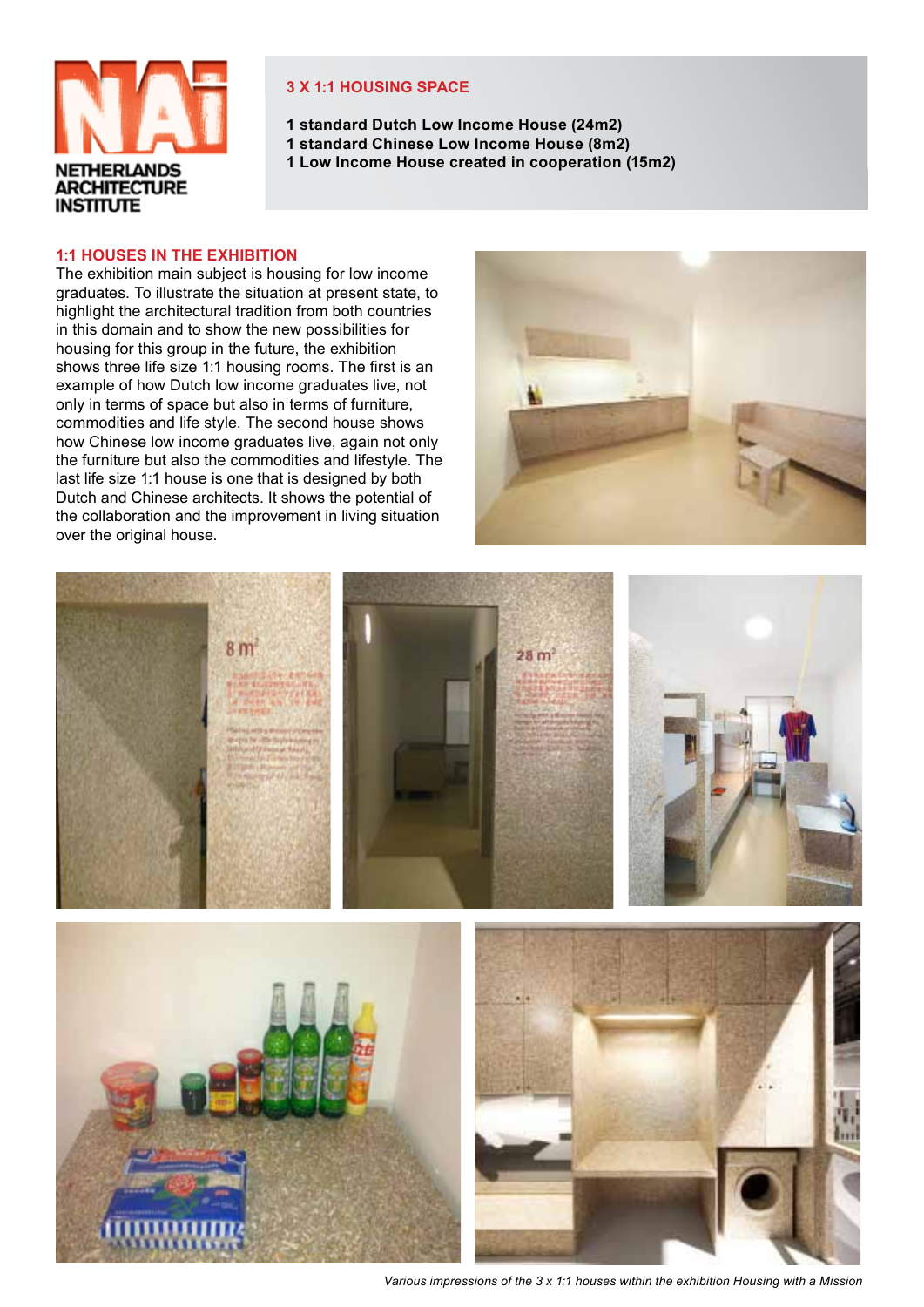

**CENTRE PIECE** 10 X 1:15 Detailed models

## **ARCHITECTS**

NL Architects, Arons en Gelauff architects, NEXT architects, KCAP, BARCODE Architects, Urbanus, Standard architecture, NODE, O-Office and CAFA University



### **CENTER PIECE**

The center piece of the exhibition is devided into several parts. First there is the process wall which shows in detail the project's history. All the designs of the 10 architects are also displayed extensively. The second part of the exhibition is the main center piece: the 10 1:15 models, placed on a 1:15 scale masterplan. The models are extremely detailled with a perfect eye for the smallest details.



Various impressions of the detailed models, the center piece of the Housing with a Mission exhibition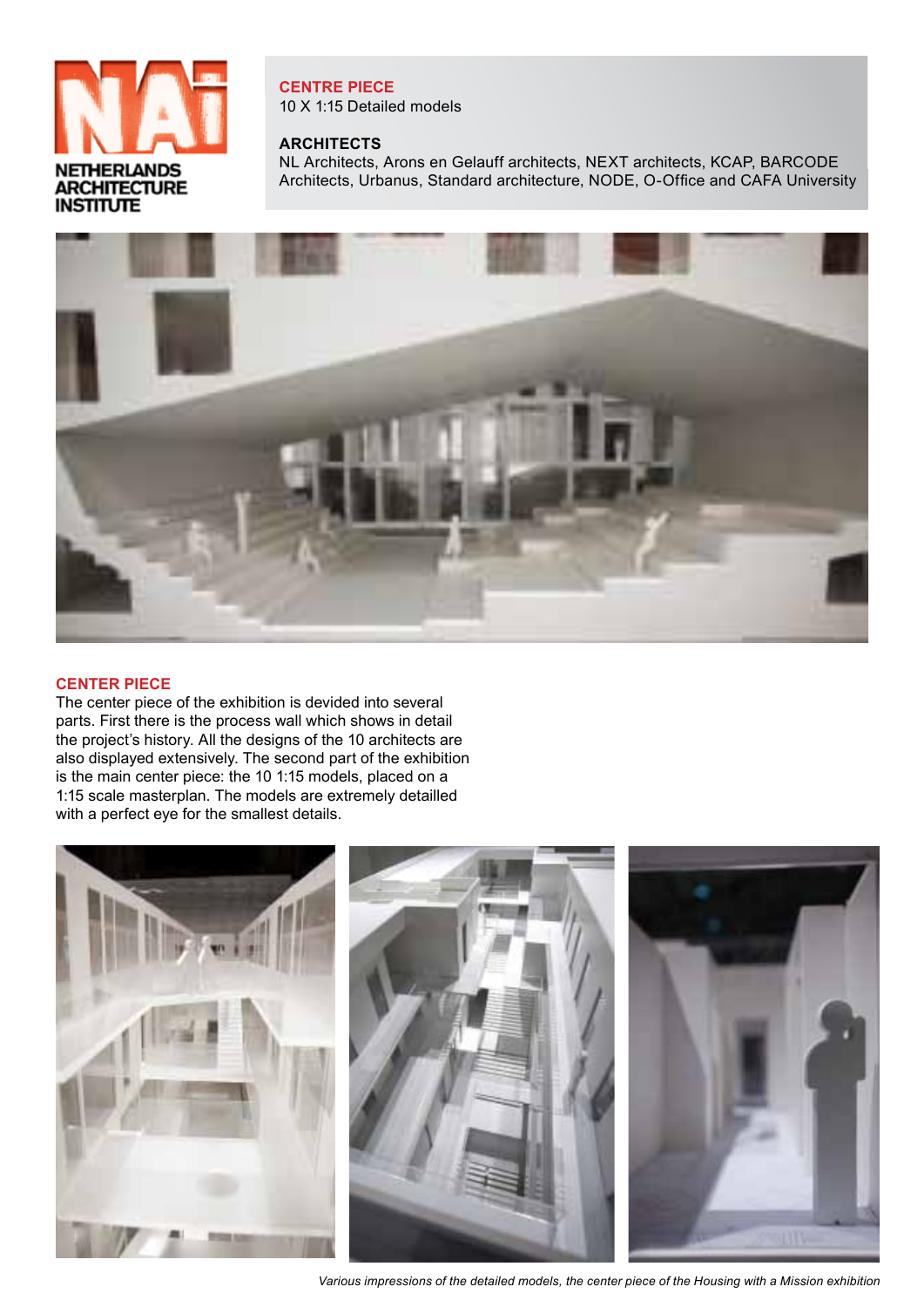

**DETAILED DESIGNS** Process wall and exhibition book



#### **DETAILED DESIGN**

All the ten feauture projects are also shown in the processwall and an extensive book about the project. The feature sketches, masterplan, first designs, impressions, rendering and a large number of different overviews. The designs are detailled up to ground plan level. Apart from these designs, the specific thoughts and inspiration for the works has also been included in the exhibition.